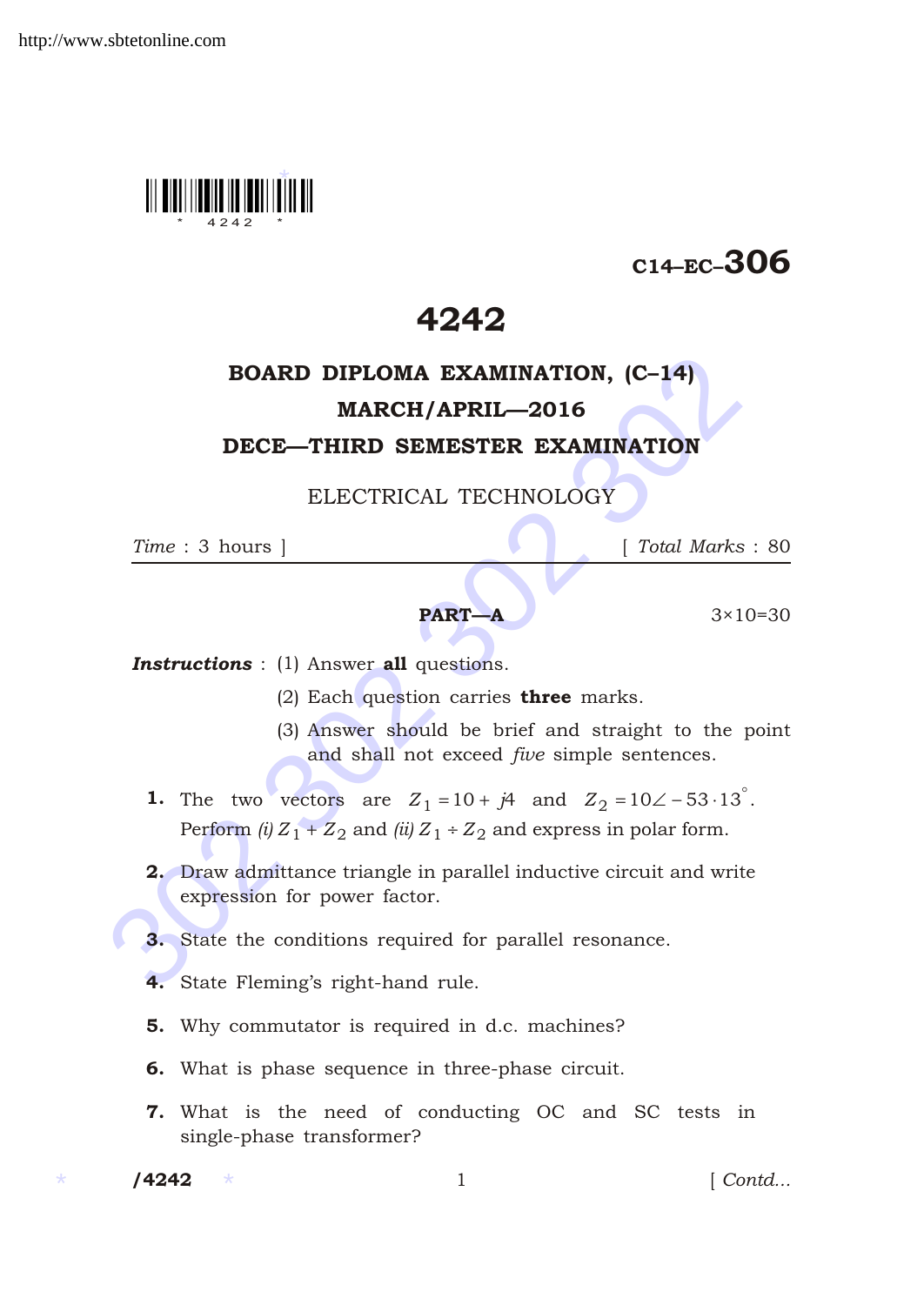- 8. List the applications of a three-phase transformer.
- 9. Define synchronous speed and write formula for it.
- 10. Why DC supply is required in an alternator?

#### **PART—B**  $10 \times 5=50$

- **Instructions** : (1) Answer *any* five questions.
	- (2) Each question carries ten marks.
	- (3) Answers should be comprehensive and the criterion for valuation is the content but not the length of the answer.
- 11. *(a)* Draw a neat sketch showing the curve between current and frequency in series resonance and indicate bandwidth, resonant frequency, lower cut-off frequency and upper cut-off frequency. 4
	- *(b)* An inductive circuit has a resistance of 2 in series with an inductance of 0·015 H. If the circuit connected across 200 V, 50 Hz single-phase AC supply, find *(i)* current, *(ii)* power consumed and *(iii)* power factor. 6
- **Instructions** : (1) Answer *any* five questions.<br>
(2) Each question carries **ten** marks.<br>
(3) Answers should be comprehensive and the criterifor valuation is the content but not the length of answer.<br> **11.** (*a*) Draw a 12. A resistor of 6 is connected in parallel with a capacitor of 398 F. If this circuit is connected across 240 V, 50 Hz, AC supply, calculate the *(i)* total conductance, *(ii)* total susceptance, *(iii)* total admittance, *(iv)* current drawn from the supply and *(v)* power factor of the circuit.
	- 13. *(a)* Derive the expression for resonant frequency in series RLC circuits. 4
		- *(b)* A circuit consists of resistor, an inductor and a capacitor in series. The supply voltage is 250 V, the current is 1A and the voltage across the capacitor is 500 V. Calculate the resistance, inductance and capacitance, if the resonant frequency is 50 Hz. 6
	- 14. With a neat diagram, explain the working of a d.c. three-point starter.

 $/ 4242$ 

/4242 2 [ *Contd...*